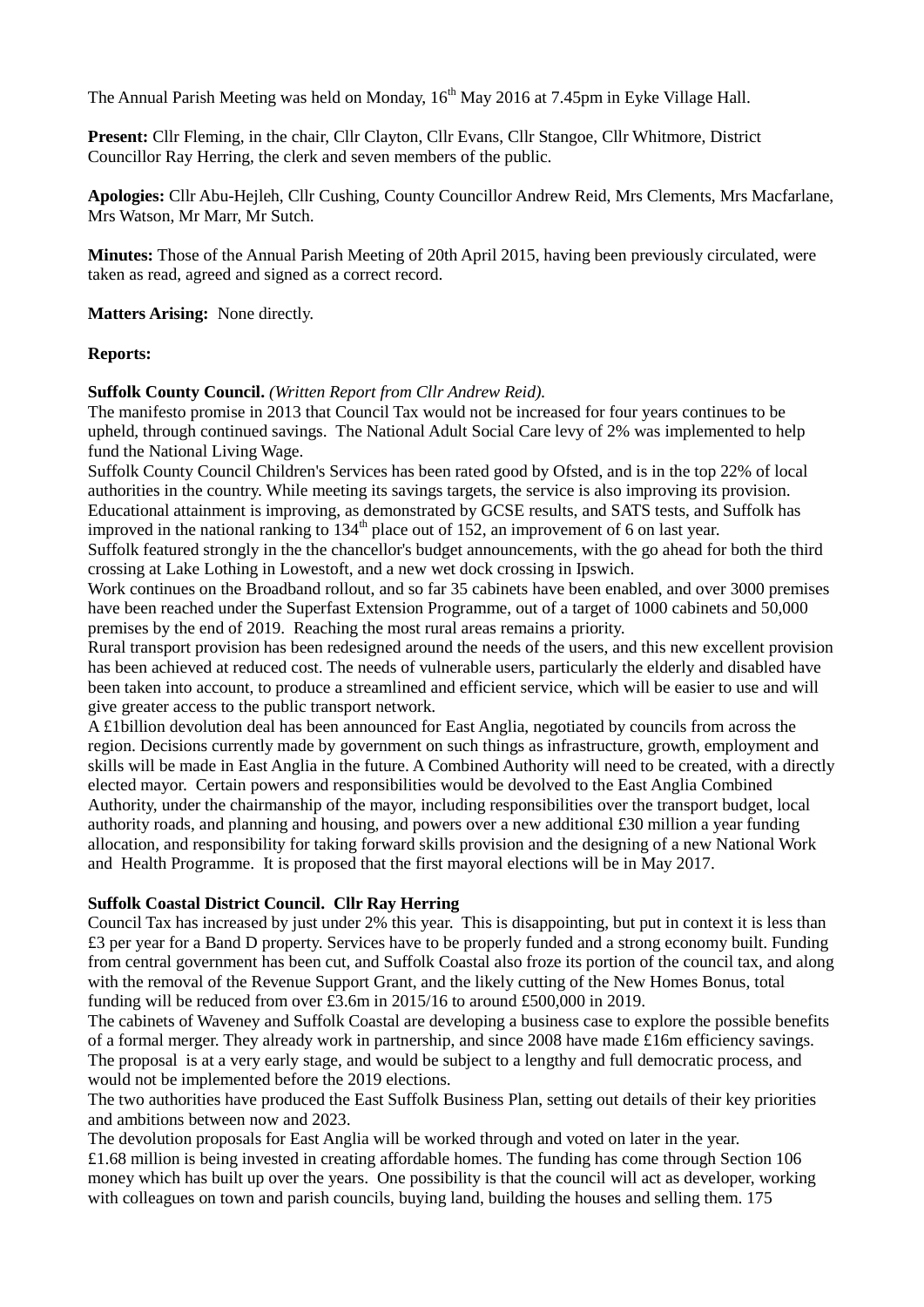affordable homes have been built in the District since 2010/11.

The selected preferred bidder, subject to contract, for Melton Hill is Active Urban Property Group. Work on the new offices, to be called 'East Suffolk House' opposite Melton Railway Station is progressing well, and the potential moving in date will be this autumn. The move will reduce running costs, and will save £8 million over 20 years.

Suffolk Coastal District Council's Customer Services runs from Woodbridge Library, and this is part of the plan to provide more services in the heart of the community.

Communities have been supported through the year from councillors' Enabling Communities Budget, and local projects and initiatives have been supported across the district.

Brown bins will still be collected free of charge, in order to further support the area's good recycling performance.

Regeneration of areas in Felixstowe continues which will help boost the economy of the town, and bring more tourists to the area.

Work to install an 'intelligent lighting system' to all streets and footpath lights has now been completed, Most lights will switch off between midnight and 5.30am in line with other districts and boroughs in the county. There will be a new website soon: [www.eastsuffolk.gov.uk](http://www.eastsuffolk.gov.uk/), which will be clearer and more accessible through smartphone devices and tablets.

*Questions: Mrs Nicholls asked if the council sells the compost it produces. Cllr Herring replied that because meat waste etc can be included, the end product cannot be sold to the public, but it is treated, and used as agricultural slurry*.

# **Woodbridge and District SNT.**

Changes since the beginning of April mean that parishes no longer benefit from personal attendance from an officer or PCSO on a regular basis.

A mobile police station timetable is being worked out, and information about this will follow.

The constabulary website now contains accessible information on burglaries, speeding and so on. The point of contact is Sgt Scott Cullum.

Telephone: 101

Email: [woodbridge.snt@suffolk.pnn.police.uk](mailto:woodbridge.snt@suffolk.pnn.police.uk)

## **Neighbourhood Watch.** *(Written report from Mrs Macfarlane and Mrs Watson)*

Following the Suffolk Local Policing Review, the Community Watch Liaison Officers have been moved to a new community focused role. A PCSO will become a point of contact within the local SNT, although they will also be covering other areas of work. The Suffolk Neighbourhood Watch Association will take on the responsibility of maintaining a database of our Neighbourhood Watch Schemes.

Although the local group has been fairly inactive over the last few years, due to few problems in the village, they conitinue to keep up to date with the SNWA information, and to circulate it as necessary. The Village NW signs will be cleaned during the summer, and hopefully an updated list of members' households prepared.

Households are recommended to sign up to Police Connect, to get information quickly and easily.

## **Eyke Charities.** *(Written Report from Mr Sutch)*

The Charities gifted £110 in cash (11 x £10 gift envelopes) to Eyke villagers, and £136.80 in the form of books to Eyke school leavers during the calendar year.

Income in the year was £323.19, and expenditure was £246.80.

Total assets were £8308.48 at the end of the year, which was more than last year, and reflected a growth of 1.76% after expenditure. The total yield was 3.82%

Funds provide an opportunity for capital growth as well as generating income, but times are currently very uncertain. However, as the income continues to cover the expenditure, it is best to stay as we are. The Charity Commission online records have been updated as required.

## **Eyke CEVC School. Mrs D Scurrell, headteacher.**

The school has 112 on the roll, 7 teaching staff, four of whom are part time and 6 support staff. There are also 3 midday supervisors and a temporary cook, while the post is advertised to replace Mrs Hassan and Mrs Dickens.

Pupil numbers are rising to 120, and new puplils are joining through the year. The school is promoted as a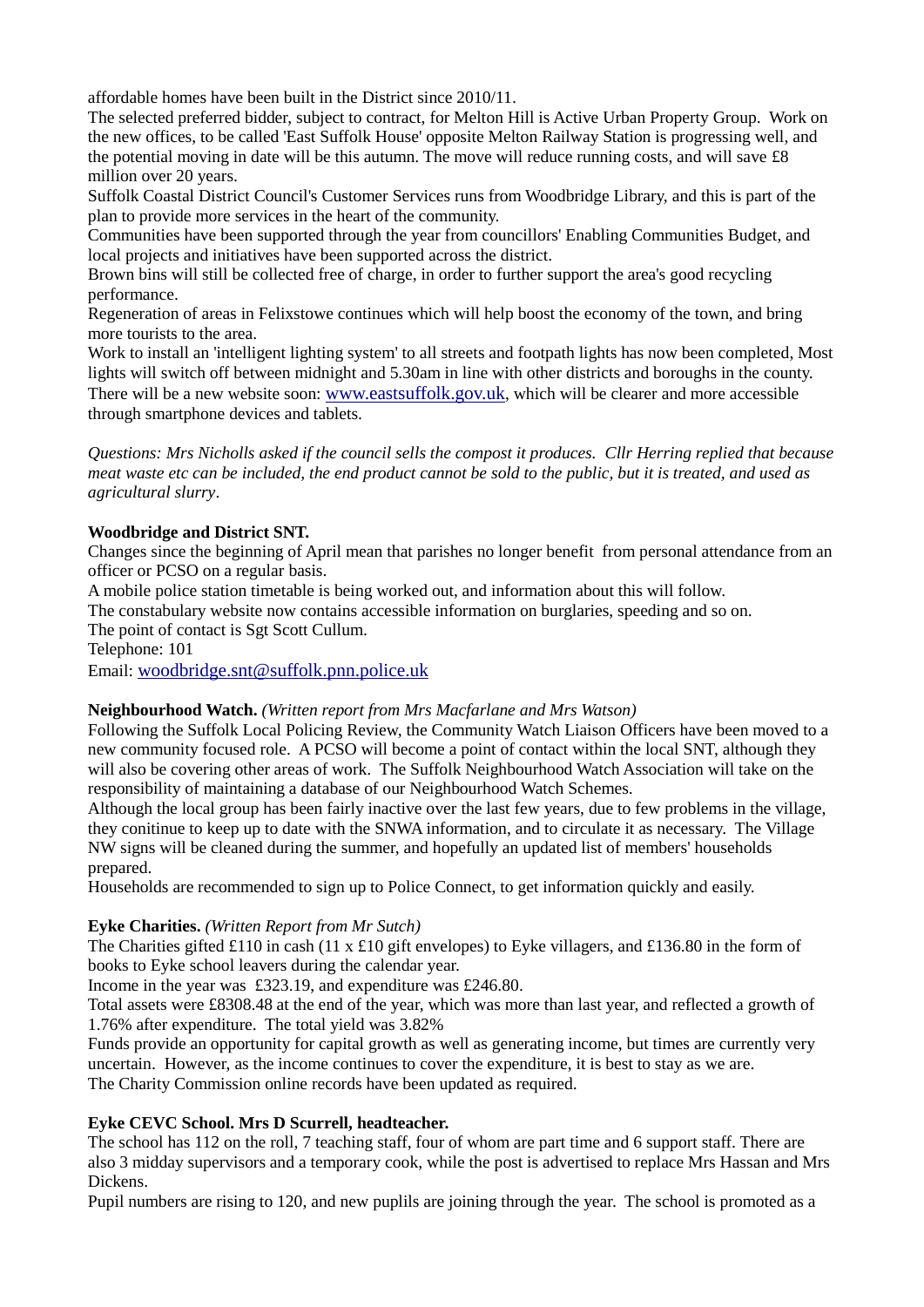school of choice within the locality and beyond.

Close relationships are fostered between the school and The Old School House Nursery, and with the church, where children attend Key Stage worship. Rev Janice Leaver maintains close links with the school. Mrs Sutch, Mrs Hassan and Mrs Shaw, all from the village continue to serve as governors.

Varied topics have been covered this year: flight, London, past and present, rivers, climate and ancient Greece.

'End of Year Expectations' are a challenge, with questions still to be answered on how to gauge the 'expected standard'. Through the use of an online tracking tool, the school is confident that it can measure attainment and show the pupils' progress. There are many uncertainties in education and it has been agreed that the school should become an Academy, as part of the Diocesan Multi Academy Trust, subject to approval by the Secretary of State for Education.

The learning environment, including buildings continues to be improved, and the cleaning company takes good care of the school and grounds, including the pool, which was open at least once a week during last summer holidays to allow pupils to swim.

The school was delighted to be invited to the opening of the playground, and thanks were given to all involved, and for including the school in the planning and fund raising.

Thanks were also given to Eyke Charities for the gift of the leavers' books. It is hoped that the 14 leavers this year will benefit, too.

A warm welcome was extended to anyone who would like to visit the school.

# **Friends Of Eyke School. Mrs Kim Scopes.**

Mrs Scopes reported that there have been many fund raising events during the year, both for FOES' funds and outside charities.

The major ones were the Summer Fayre, which raised £963, Painting by Coins £90, Christmas Fayre £2686, Christmas cards made and sold by the children £243.50, Secret Santa £185, Gardening Club £74. "Race For Life" raised £1295 for cancer research.

During the year a marquee was purchased, costing £500, the cost of which is gradually being funded through charging outside stallholders to come and sell their goods at school events.

Adnams have provided a grant towards the cost of revamping the nature area.

FOES have funded entry into the Maths Challenge Day at £4 per child throughout the school, and as well as this funded the Easter disco as a thank you to parents.

Outings to Duxford and The Greek Experience, and a Fire Station Trip have been funded, along with the purchase of equipment, easter eggs, plants and seeds for the gardening club, and a camera, and trellis and fence posts for the Early Years Garden.

A newsletter has been introduced to keep parents up to date with events. The cost of projects is kept down by parents and friends volunteering their skills: for example an outside classroom area, which will only cost the price of the materials used, not the labour involved.

Future projects include the Summer Fayre, on  $2<sup>nd</sup>$  July, 1980's disco for parents on September  $24<sup>th</sup>$ , with the Elephant and Castle providing the bar.

FOES would like to put to the Parish Council the possibility of a car boot sale, and a firework display on the rec.

Work to be considered for the future is the revamping of the outside play equipment.

*It was agreed to put an item on the agenda of the next parish council meeting on July 11th regarding the use of the rec by FOES for a car boot sale and firework display.*

# **Eyke & Rendlesham Village Hall. Mr Mike Fisher.**

Mr Fisher reported that the hall has been used regularly by the Parish Council, the Over 50's Club and the PCC. There have been various private parties, Salsa dancing classes, an after school club, and yoga classes. The annual accounts are available for inspection. There is a surplus of £825.07, after a donation of £1000 towards the cost of the new play equipment on the rec.

Thanks are due to Mervyn Whitmore for keeping the outside area free of weeds and litter.

The annual report to the Suffolk History Society has been made detailing the life of the village the organisations within it.

The Parish Council is to take over the running of the hall, although the fine detail has still to be agreed. *Land Registry is to be contacted again as the first step. Cllr Evans offered to look through the documents to find a way forward, as he has some experience in this field.*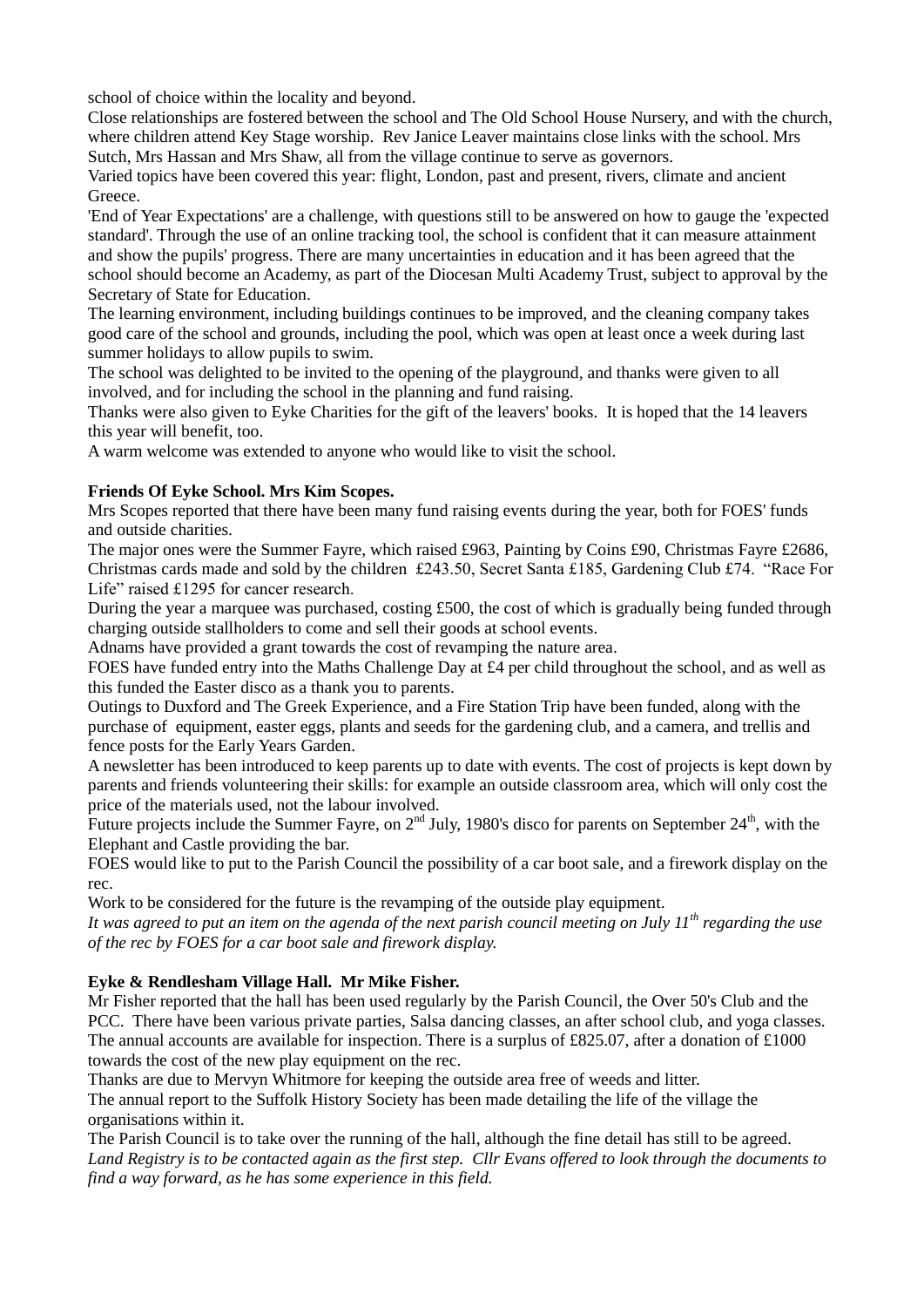# **Recreation Ground. Cllr Whitmore.**

Cllr Whitmore inspects the area on a daily basis.

There is still the severe perennial problem with rabbit holes, for which there seems to be no solution. Litter is collected daily, much of which appears to be related to drug taking.

The Parish Council is going to put up more 'No Dogs' signs on the entrance to the playground area, which, it is hoped, will deter owners from letting their dogs enter.

### **Eyke Millennium Group.** *(Written report from Mrs Karen Watson)*

The past year has been rather successful and a joy to organise. In August there was an afternoon tea party to celebrate VJ Day in the Village Hall, which was decorated for the occasion, and the group who served tea were dressed as 'Nippies'. People generously donated wonderful food for the occasion, which was much enjoyed.

Swanns kindly provided the Christmas Tree for the outside of the church, which the group decorated, along with one for the festival inside.

In February it gave the group great pleasure to organise an 80<sup>th</sup> birthday tea for Mervyn Whitmore. Over 70 people came, and again food and drink was very generously donated. The group organised a photo album of the occasion, with copies for Mervyn, his three children, and one to be kept in the village archive. Mervyn's daughter Debbie and her husband were able to come over from America, and were hugely appreciative of the event.

There will be another afternoon tea to celebrate the Queen's  $90<sup>th</sup>$  birthday on June  $11<sup>th</sup>$ . Offers of help and food donations will be much appreciated.

Funds are now running quite low, so we shall look next to fund raising events to boost them.

## **Old School House Community Nursery. Sarah Brown.**

Ms Brown reported that Alpha Nurseries, which already runs other nurseries, had taken over from Little Leaders in December.

Since that time, they have carried out considerable work in the house, putting down new flooring and generally refurbishing.

They are looking forward to building a good working relationship with the school, and enjoy using the outdoor facilities.

The Nursery is open from 8am to 6pm all year.

They can take up to 21 children, including 7 under two year olds.

Ms Brown appreciated the opportunity to make contact with the village.

*Cllr Whitmore queried the wheelie bin in the parking area which needs emptying.*

*Ms Brown will look into this.*

## **Village Magazine:** *Inside Eyke. (Written report from Mr Marr.)*

Inside Eyke has had another solid year, with three issues produced, all of which were well received. Mr Marr thanked those who have given feedback and encouragement. Mr Marr's work commitments in South America over the winter meant that only three, not four issues were produced in the year, and this is likely to remain the pattern.

The mix remains the same: serious and less so, with an emphasis on local history, local people and their stories and local events.

The hunt is on for new content from new writers, and younger contributors would be very welcome, as would contributions from the school. The magazine is read widely through the internet, as well as closer to home.

#### **Tree Warden's Report.** *(Written report from Mrs Clements.)*

Mrs Clements attended several meetings relevant to woodlands and trees in general over the past year, all interesting and informative.

The copse has continued to flourish, despite losing 45% of the saplings during the exceptionally hot period last June, especially the small hardwood saplings. Fortunately, some of these have now sprouted from the bottom and are doing well. The hardier species such as rowan, hawthorn and wild plum are growing well and beginning to sprout above the tops of the protective plastic sleeves. Some horse chestnut and two good sized sycamore saplings have been planted recently.

Thanks go to Jan Stangoe, who has helped put down mulch matting around each sapling to negate the need for strimming. This is working well, except for the rabbits, who seem determined to dig the mats up.